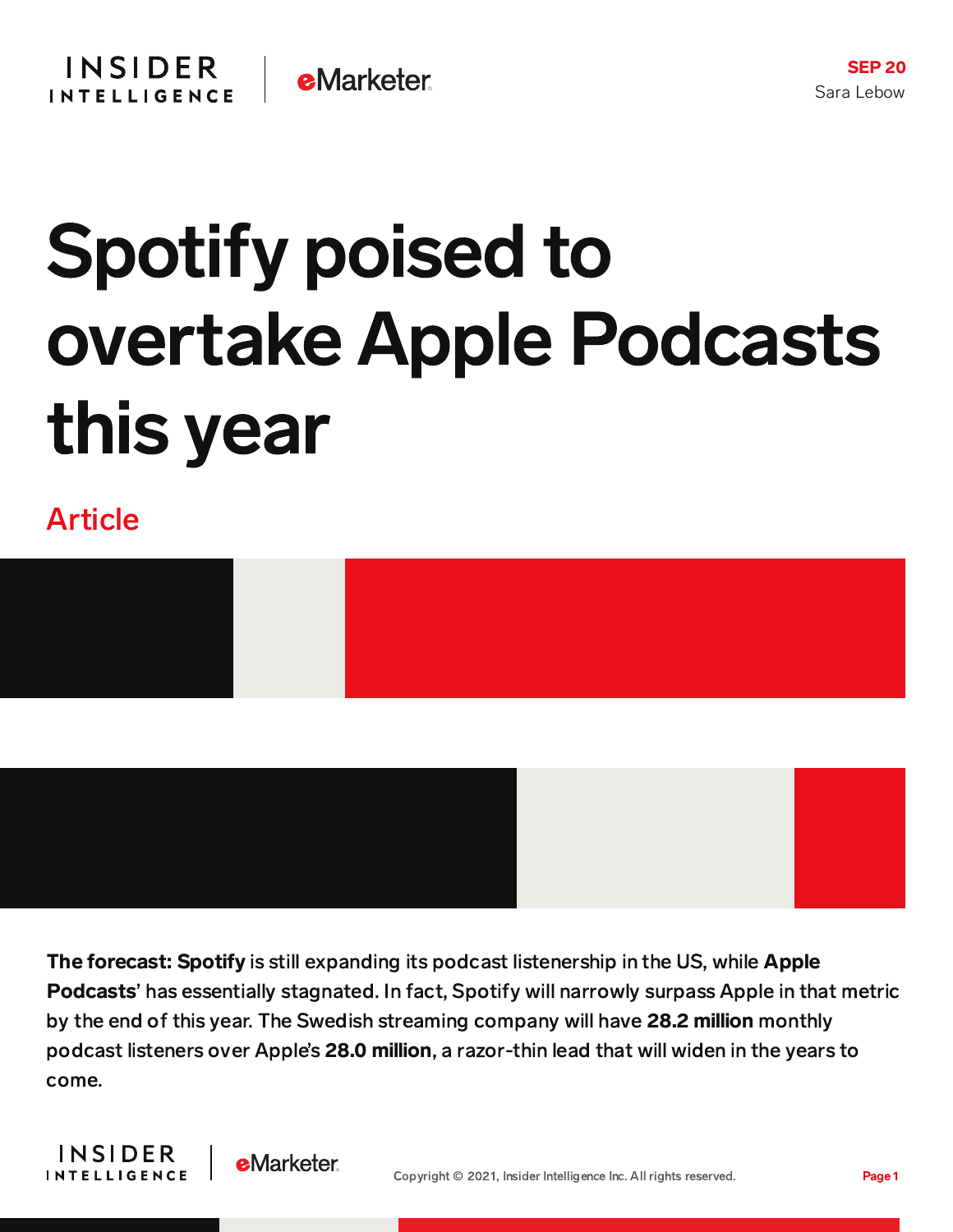## US Podcast Listeners, 2019-2023 millions and % of population



Note: internet users of any age who listen to a podcast via digital stream or direct download on any device at least once per month; podcasts are audio-first serialized episodes that can be accessed via digital streams or downloaded; includes listening to podcasts via video platforms such as YouTube Source: eMarketer, Aug 2021

1053259923871

InsiderIntelligence.com

## Dive deeper:

This year, 40.0% of US internet users will tune in to podcasts at least once per month. Given the medium's rapid listener growth thus far, we expect that growth to slow down for the next few years.